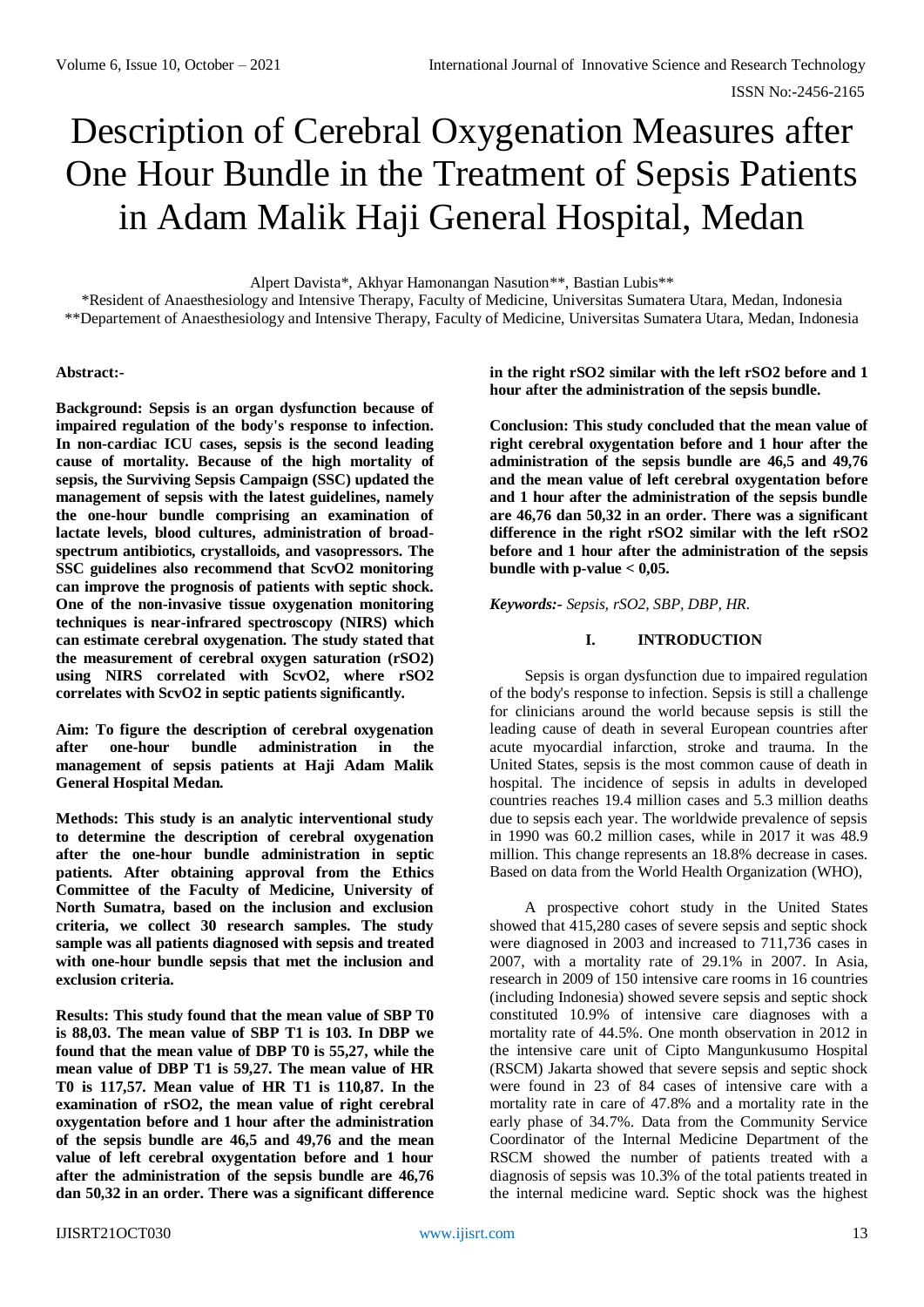ISSN No:-2456-2165

cause of death for 3 consecutive years (2009-2011),

According to SSC guidelines, sepsis can be divided into sepsis and septic shock. Septic shock is responsible for 6-15% of cases in the ICU. In non-cardiac ICU cases, sepsis is the second leading cause of mortality up to 30-50%. Due to the high mortality of sepsis, SSC updated the management of sepsis with the latest guidelines, namely the one hour bundle which consists of checking lactate levels, blood culture before giving antibiotics, giving broadspectrum antibiotics, crystalloids 30 ml/kg if hypotension occurs or lactate levels 4 mmol/L, and vasopressors if the patient is hypotensive during or after fluid resuscitation.

Studies have shown that during fluid resuscitation, there is an increase in central venous oxygen saturation (ScvO2), indicating a concomitant increase in carbon monoxide. The results showed that the value of ScvO2 in septic patients was usually normal or supernormal due to a decrease in the oxygen extraction ratio which is a characteristic of septic shock. In addition, cerebral hypoxia due to sepsis can also reduce brain tissue oxygen saturation which can be measured non-invasively using cerebral oximetry. Clinical ScvO2 measurements are used to assess changes in oxygen delivery and consumption in various clinical conditions. However,

Non-invasive methods of monitoring tissue oxygenation can provide useful information about tissue oxygenation and microcirculation conditions. One technique for monitoring tissue oxygenation, near-infrared spectroscopy (NIRS), also known as cerebral oximetry, uses spectral analysis with a computer in the near-infrared range (680-800 nm) to estimate brain oxygenation by measuring infrared light absorption by tissue chromophores such as hemoglobin. Research has shown that measurement of cerebral oxygen saturation (rSO2) using NIRS correlates with central venous saturation. Detection of rSO2 is also used as a surrogate to assess hemodynamic function. rSO2 has been shown to be associated with disease severity and sepsis prognosis.

The results of previous studies showed that there was a significant correlation between rSO2 and ScvO2 in patients with severe sepsis and septic shock. ScvO2  $\langle 70\%$  was indicated by the presence of rSO2 <56.5% with a sensitivity and specificity of 75% and 100%, respectively.

The purpose of this study was to describe cerebral oxygenation after the one hour bundle procedure in the treatment of sepsis patients at Haji Adam Malik General Hospital Medan.

#### **II. METHODS**

This study is an interventional analytic study to describe the cerebral oxygenation after the one hour bundle procedure in sepsis patients and took place in the emergency department (ED) and ICU Haji Adam Malik General Hospital Medan. This research was conducted from April 2021 with the research subjects were taken with consecutive sampling technique. The study population was all patients diagnosed with sepsis and treated with one hour sepsis bundle. After obtaining approval from the Ethics Committee, Faculty of Medicine, University of North Sumatra, based on inclusion and exclusion criteria 30 research samples were collected. All research subject's identity were recorded, history taking either auto-anamnesis or alloanamnesis and physical examination was carried out on research subjects. Based on the results of the examination, an assessment of the calculation of the qSOFA score, the recording of blood pressure, heart rate and rSO2 was done. All the subjects identified as having sepsis in the ED were given a one hour bundle treatment which consisted of measuring lactate levels, taking blood cultures, giving broad-spectrum antibiotics (Ceftriaxone 2gr), crystalloids (Ringer Lactat) 30 ml/kg for hypotension or lactate levels 4 mmol/L and administration of a vasopressor (Norephinephrine) if the patient is hypotensive during or after fluid resuscitation to maintain a MAP 65mmHg. Monitoring and recording of blood pressure, heart rate and rSO2 immediately after the one hour bundle (T1). All data obtained were analyzed statistically

# **III. RESULTS**

This study is an interventional analytic study to determine the description of cerebral oxygenation after the one hour bundle procedure in septic patients. This research was conducted in the emergency department (ED) and ICU H. Adam Malik Hospital, Medan. The study was conducted from April 2021 until the sample was sufficient. The sample of this study consisted of 30 samples obtained from all patients diagnosed with sepsis and managed with one hour bundle sepsis and met the inclusion and exclusion criteria.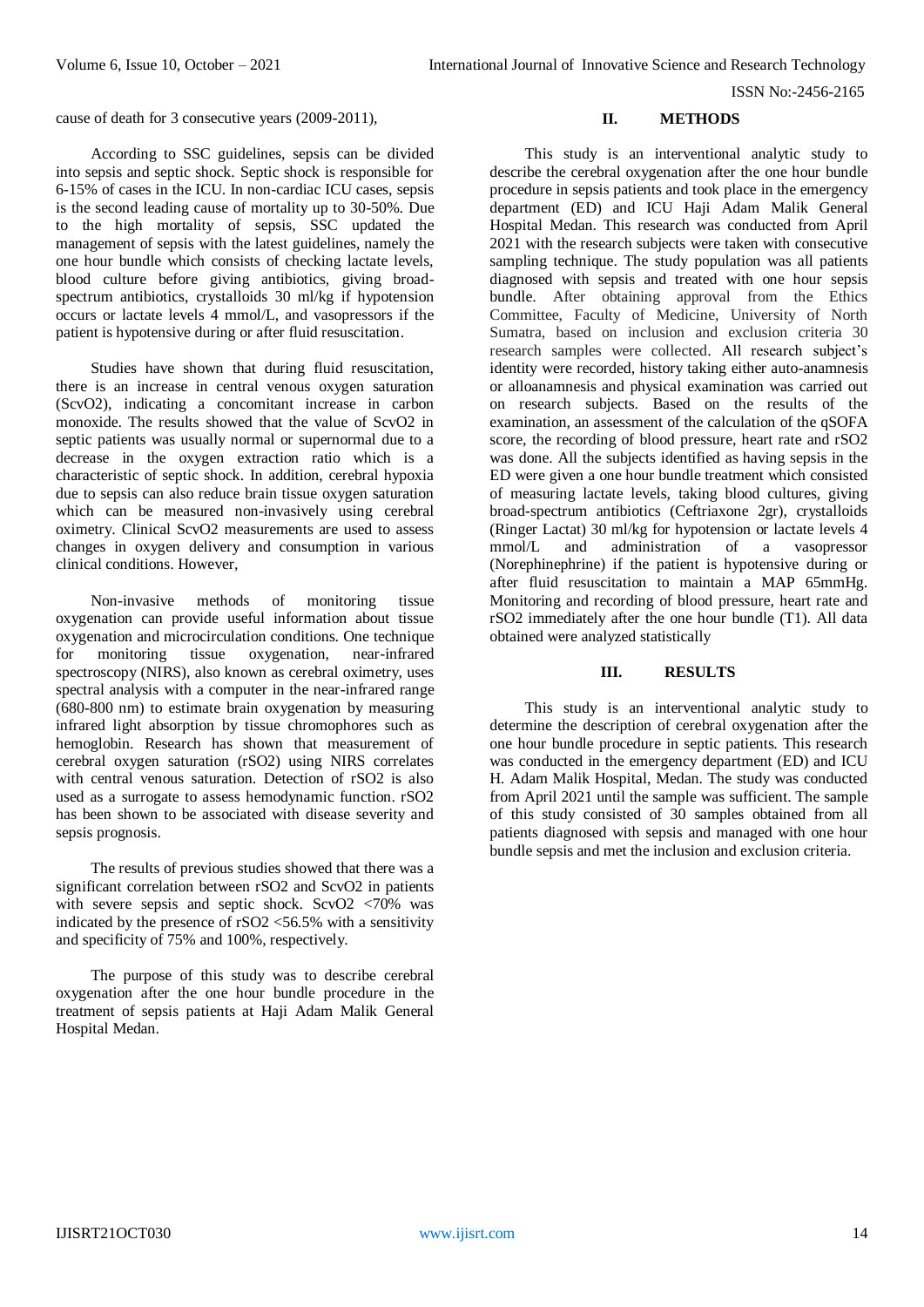| Unai acteristics |                                           |  |  |  |  |  |  |  |
|------------------|-------------------------------------------|--|--|--|--|--|--|--|
| N(%)             | $Mean \pm SD$                             |  |  |  |  |  |  |  |
|                  | $46.7 \pm 12.09$                          |  |  |  |  |  |  |  |
|                  |                                           |  |  |  |  |  |  |  |
| 18 (60)          |                                           |  |  |  |  |  |  |  |
| 12(40)           |                                           |  |  |  |  |  |  |  |
|                  |                                           |  |  |  |  |  |  |  |
|                  |                                           |  |  |  |  |  |  |  |
| 9(30)            |                                           |  |  |  |  |  |  |  |
| 4(13.3)          |                                           |  |  |  |  |  |  |  |
| 8(26.7)          |                                           |  |  |  |  |  |  |  |
|                  |                                           |  |  |  |  |  |  |  |
| 1(3,3)           |                                           |  |  |  |  |  |  |  |
|                  |                                           |  |  |  |  |  |  |  |
| 5(16.7)          |                                           |  |  |  |  |  |  |  |
| 10(33.3)         |                                           |  |  |  |  |  |  |  |
| 6(20)            |                                           |  |  |  |  |  |  |  |
|                  |                                           |  |  |  |  |  |  |  |
| 1(3,3)           |                                           |  |  |  |  |  |  |  |
|                  |                                           |  |  |  |  |  |  |  |
| 12(40.0)         |                                           |  |  |  |  |  |  |  |
| 1(3,3)           |                                           |  |  |  |  |  |  |  |
|                  |                                           |  |  |  |  |  |  |  |
| 3(10)            |                                           |  |  |  |  |  |  |  |
|                  |                                           |  |  |  |  |  |  |  |
| 20(66.7)         |                                           |  |  |  |  |  |  |  |
| 2(6.7)           |                                           |  |  |  |  |  |  |  |
| 1(3,3)           |                                           |  |  |  |  |  |  |  |
| 7(23.3)          |                                           |  |  |  |  |  |  |  |
|                  | $24.67 \pm 2.55$                          |  |  |  |  |  |  |  |
| 30 (100)         |                                           |  |  |  |  |  |  |  |
|                  | 4(13.3)<br>4(13.3)<br>8(26.7)<br>14(46.7) |  |  |  |  |  |  |  |

**Table 3.1 Overview of the Research Sample Characteristics**

Based on table 3.1, the sample of this study were 30 samples with the mean age of  $46.7 \pm 12$  years. Based on gender, 18 samples (60%) were male and 12 samples (40%) were female. Most of the samples are teachers as many as 9 samples (30%), followed by the trade profession as many as 8 samples (26.7%). The professions of laborers, employees, and farmers have a same sample size, which is as many as 4 samples (13.3%) in each profession. One sample (3.3%) was found to be a Civil Servant. Based on ethnicity, there were 10 samples of Batak tribes (33.3%), 8 samples of Malays (26.7%), 6 samples of Javanese (20%), 5 samples of Acehnese (16.7%), and Sundanese as much as 1 sample (3.3%). Distribution of samples based on religion found 12 samples of Islam (40%), Protestant Christians 14 samples (46.7%), Buddhists 3 samples (10%), and catholic 1 sample (3.3%). Based on the diagnosis, there were 20 samples of pneumonia sepsis (66.7%), urosepsis and sepsis with acute kidney injury as many as 7 samples (23.3%) in each group, 2 samples of skin and soft tissue infection cases (6.67%) and cases of gastrointestinal sepsis were found in 1 sample (3.3%). Based on the average BMI in this study was  $24.67 \pm$ 2.55.

| Table 3.2 Overview of SBP, DBP and HR characteristics |  |  |  |  |
|-------------------------------------------------------|--|--|--|--|
| at T <sub>0</sub> and T <sub>1</sub>                  |  |  |  |  |

| <b>Characteristics</b> | <b>Mean</b> | <b>SD</b> |
|------------------------|-------------|-----------|
| <b>SBP</b> Value       |             |           |
| T0                     | 88.03       | 7.21      |
| T1                     | 103         | 4.63      |
| DBP value              |             |           |
| T0                     | 55.27       | 3.22      |
| T1                     | 59.27       | 6.17      |
| <b>Heart Rate</b>      |             |           |
| T0                     | 117.57      | 7.40      |
| $\mathbf{T}1$          | 110.87      | 8.67      |

Based on Table 3.2, the mean value of SBP at SBP T0 was 88.03 with an SD value of 7.21. The mean value of SBP T1 is 103 with an SD value of 4.63. The mean value of DBP on DBP T0 was 55.27 with an SD value of 3.22. The mean value of DBP T1 was 59.27 with an SD value of 6.17. The mean Heart Rate at T0 is 117.57 with an SD value of 7.40, while the average Heart Rate at T1 is 110.87 with an SD value of 8.67.

**Table 3.3 Overview of Right RSO2 and Left RSO2 Comparison in T0 and T1 Observation**

| RS02 Value Mean                                                   | p value |       |       |
|-------------------------------------------------------------------|---------|-------|-------|
| Right RSO <sub>2</sub> Value                                      |         |       |       |
| RSO <sub>2</sub> T <sub>0</sub> : RSO <sub>2</sub> T <sub>1</sub> | 46.50   | 49.76 | 0.004 |
| Left RS02 Value                                                   |         |       |       |
| RSO2 T0 : RSO2 T1                                                 | 46.76   | 50.32 | 0.009 |

Based on table 3.3, the mean value of right cerebral oxygenation before and 1 hour after the one hour bundle procedure was 46.5 and 49.76, respectively. The mean value of left cerebral oxygenation before and 1 hour after the one hour bundle procedure was found to be 46.76 and 50.32, respectively. There is a significant difference in the right RSO2 value T0-T1 with a p value of 0.004 <0.05. Likewise, the left RSO2 mean value with a T0-T1 ratio has a significant difference with a p value of  $0.009 < 0.05$ .

## **IV. CONCLUSIONS**

From the results of this research conducted to see the description of cerebral oxygenation after the one hour bundle procedure in septic patients at the Emergency Department and Intensive Care Unit of Haji Adam Mlik General Hospital, it can be concluded that:

- 1. The average age of the sample in this study was  $46.7 \pm$ 12 years with 18 (60%) male samples and 12 (40%) female samples. Most of the jobs found were teachers, as many as 9 (30%) samples, The most common ethnic groups found were the Batak, with 10 (33.3%) samples. The most samples are Protestant with 14 (46.7%) samples. The diagnosis of pulmonary sepsis was the most common, with 20 (66.7%) samples. The mean value of BMI in this study was  $24.67 \pm 2.55$ .
- 2. The mean value of right cerebral oxygenation before the one hour bundle procedure was 46.5. The mean value of left cerebral oxygenation before the one hour bundle procedure was 46.76.